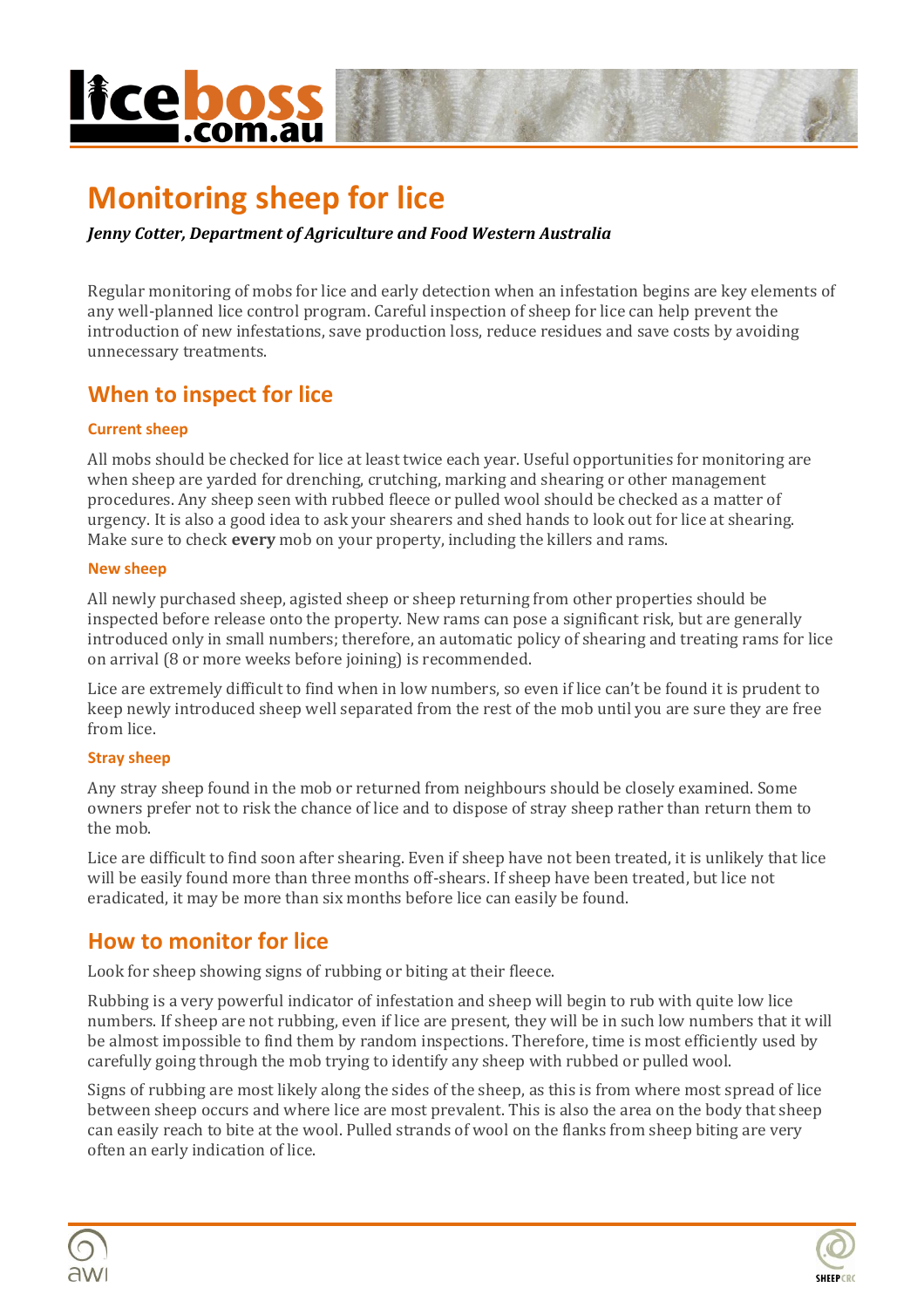# **licebo**

Tufts of wool caught on fences or other structures usually indicate that sheep are rubbing and should be mustered for inspection.



If a rubbing sheep is found, closely examine this sheep to see if lice can be found. Many other things can make sheep rub and it is essential to see live lice to diagnose an infestation.

Other causes of rubbing include grass seeds, fleece rot, lumpy wool, flystrike and itch mite. Sheep with tender wool or frequently walking through bush or long grass and some breeds that shed their fleece may also appear to be rubbing. Read the LiceBoss Note: [Causes of rubbing in sheep](http://www.liceboss.com.au/files/pages/notes/Causes_of_rubbing_in_sheep.pdf) or use the **Rubbing Tool** in Liceboss to help to diagnose other causes of rubbed fleece.

**Image: Lousy sheep biting at flanks. Source: Deb Maxwell**

## **Identifying lice**

Sheep lice are small insects 1 to 2 mm in length with a broad reddish head and a cream coloured body. Adult lice have reddish brown stripes across the body but these stripes are absent in young lice (Figure 1). Further information on lice can be found in the LiceBoss Note, Biology of sheep lice (*[Bovicola ovis](http://www.liceboss.com.au/files/pages/notes/Biology_of_sheep_lice_Bovicola_ovis.pdf)*).

If your eyesight is good you will be able to see lice on sheep. However, if you need glasses to read a telephone book, you will also need them to see lice.

Two other species of lice can sometimes also infest sheep, but they are relatively rare. These species are sucking lice, usually found on the legs, the face or on the scrotum in rams. They are generally larger than the common sheep louse and appear bluish in colour. Itch mites can also cause rubbing but are too small to be seen without a microscope. Itch mites are also rare because of widespread use of macrocyclic lactone drenches, which are effective against them.



**Figure 1. Sheep lice. Source: Peter James**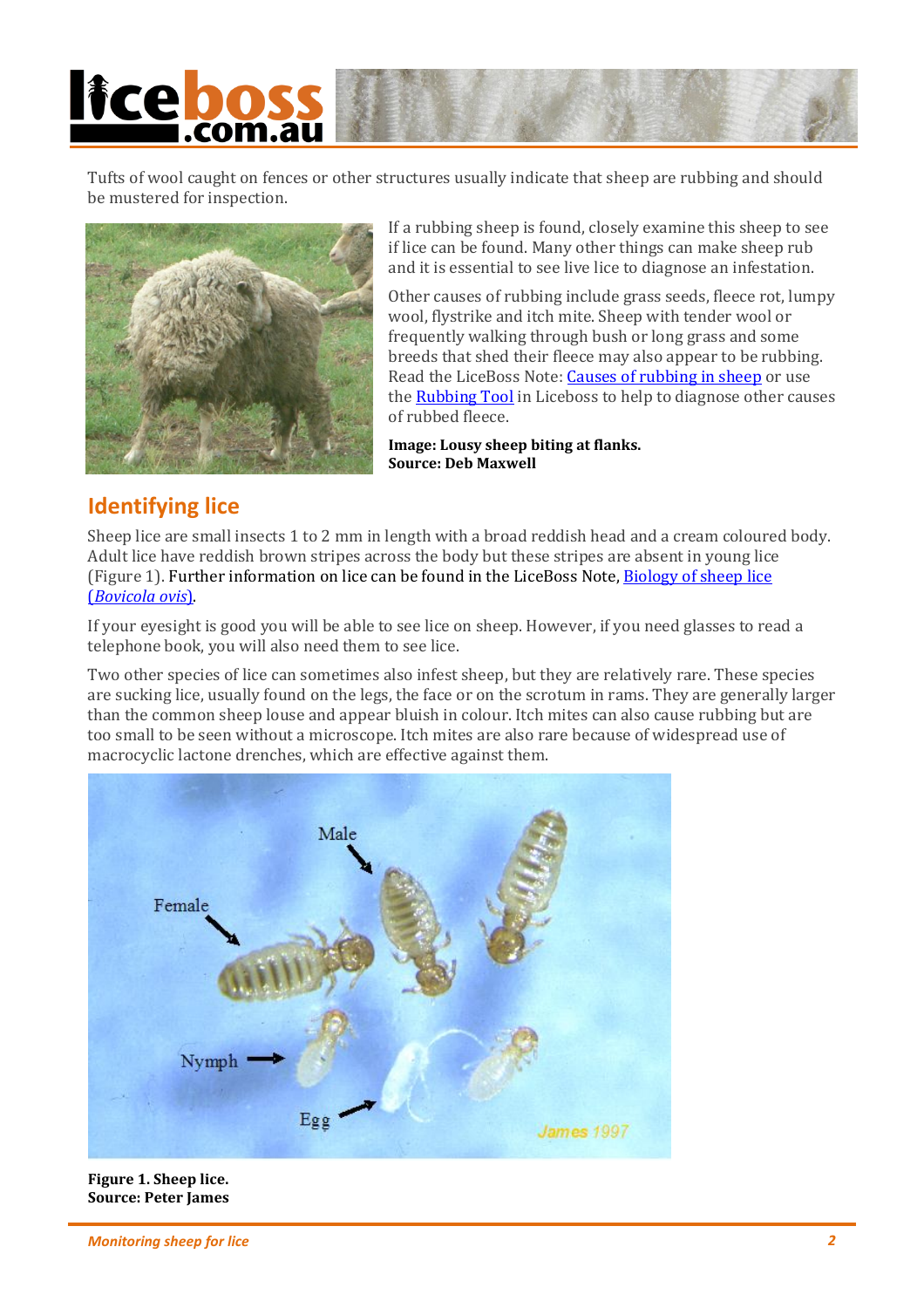# **licebos**

# **How to inspect a rubbed sheep for lice**

Lay the sheep on its side in a well-lit position, part the wool and look for lice.

If you need glasses to read the telephone book, make sure you use your glasses when looking for lice. A magnifying glass can help.

Check at least 20 wool partings on any rubbed sheep; partings should be at least 10 cm long. The more sheep you inspect, the more chance you have of finding lice if they are present.

Once you have found one live louse you can stop; there will be many more lice that you can't find. All sheep should be treated after the next shearing.



**Figure 2: Sheep showing rubbing caused by lice. Source: Peter James**

## **Where to find lice**

Shearing severely reduces louse numbers. Sixty to eighty percent of lice may be directly removed by shearing and many more will be killed soon after by exposure to environmental effects, particularly high temperature and high solar radiation. After shearing, most lice will be found in poorly shorn patches, particularly in the neck folds, on the lower flanks and in longer wool left at the top of the legs, where they can escape the effects of the weather.

When the fleece gets longer, lice may be found anywhere on the wool-bearing areas of sheep. They tend to be in highest numbers along the sides and sometimes on the back.

Most lice are found near the skin. However, they move away from the skin and up into the wool when the fleece is shaded, for example when sheep are in a shed or in close contact with other sheep. This is how they spread. When the fleece is parted in bright light, lice will tend to move away from the light, into the wool.

# **The probability of finding lice**

In the early stages of an infestation, only a few sheep in the mob will have lice. To find them you have to first select one of the infested sheep and then find the lice on that sheep.